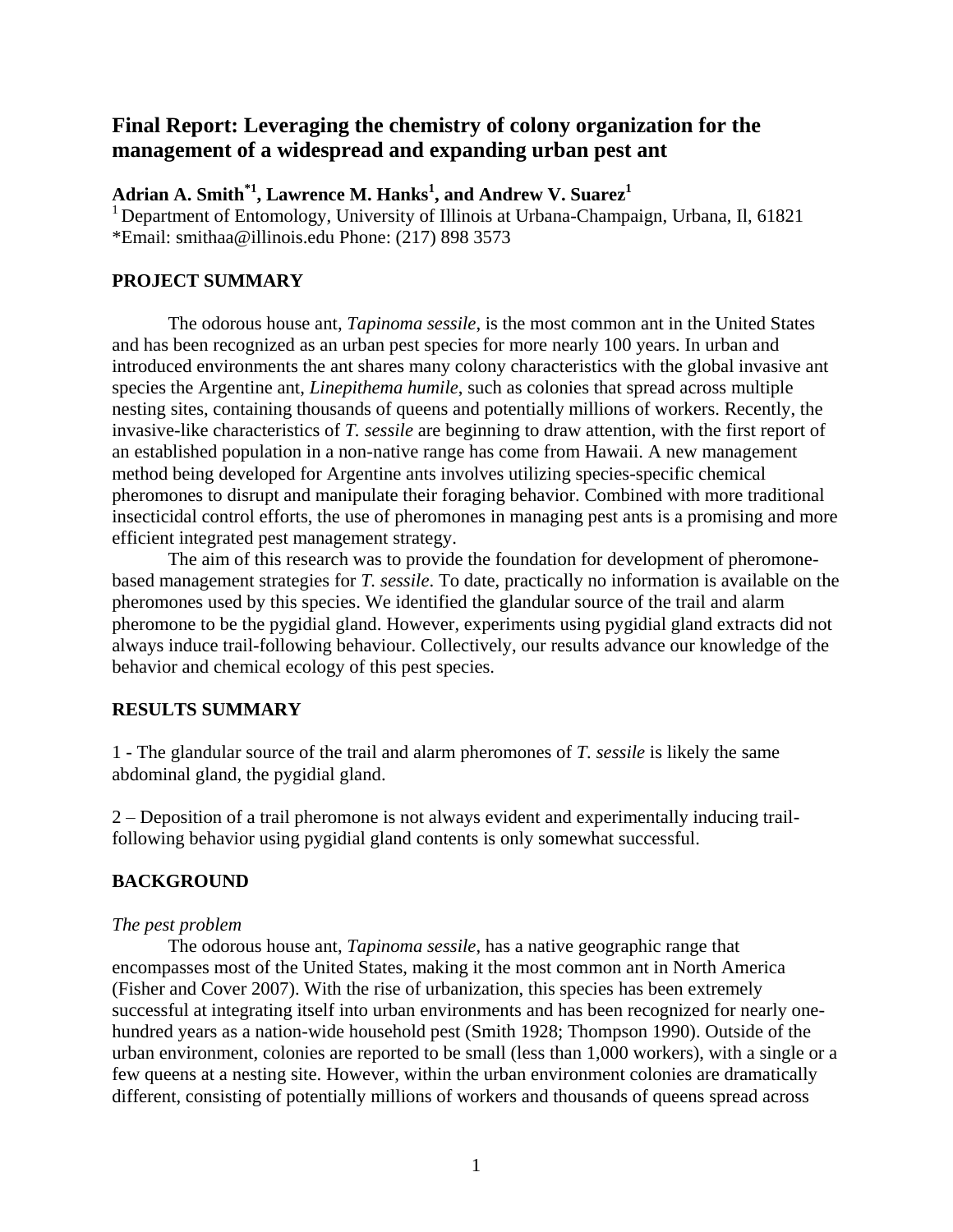multiple nesting sites (Buczkowski 2010; Menke et al. 2010). In fact, the social structure of urban populations of *T. sessile* is quite similar to those of the notorious invasive Argentine ant, *Linepithema humile* (Buczkowski and Bennett 2008). Currently, we are just becoming aware of the potential global threat of *T. sessile*, as the first non-native super-colonial population has been reported on Maui, Hawaii (Buczkowski and Krushelnycky 2011).

Perimeter treatments with contact residual insecticides and insecticidal baiting are the most common management strategies used on urban pest ants (Klotz et al. 2007; Silverman and Brightwell 2008). Excessive perimeter treatments with widely used insecticides such as Fipronil are known to cause potentially harmful amounts of runoff (Greenberg et al. 2010). Baits are often ineffective as they are overshadowed by abundant natural food sources such as honeydew, extrafloral nectaries, and prey items (Silverman and Brightwell 2008). Integrated pest management strategies call for a more targeted means of control that leverages the biology of the species and more effectively use pesticides when necessary.

#### *Background: management strategies*

A common aspect of the biology of both *T. sessile* and the Argentine ant that make both species difficult to control is their use of multiple nesting sites, or polydomy. They exhibit a seasonal expansion of colony size and nesting sites, and populations grow to dominate urban landscapes (Buczkowski and Bennett 2008; Heller and Gordon 2006). Colonies undergo fission, splitting-off groups of queens, workers, and brood to expand into areas with favorable microclimates, often associated with food sources (Holway and Case 2000). In response to disturbance, nests are often abandoned and reformed in new locations. When new nests are formed they are usually relocated along an already established pheromone trail (Bucakowski and Bennett 2008; Heller and Gordon 2006). The fluidity of nesting sites and the rapid colony expansion abilities of *T. sessile* are demonstrated in a study by Scharf et al (2004) on the effectiveness of insecticidal household perimeter treatments on ant populations. Before treatment and in untreated areas, the authors did not find *T. sessile* in their samples. However, four weeks after the barrier treatment and a reduction in the pre-treatment ant population, *T. sessile* was found in every sample of every treated area. The authors interpreted this as indicative of the "invasive-like characteristics" of *T. sessile* to rapidly recruit nests to vacant resources.

Using pheromones for insect control is a field of research and development that has a rich history of success and implementation (Witzgall et al. 2010). Using pheromones to disrupt and direct the behavior of pest ants is a control strategy that has, relative to other insect groups, received little attention. However, in recent years, pest management techniques aimed at the Argentine ant are beginning to utilize synthetic trail pheromone as a control agent (Tatsuki et al. 2005). The application of synthetic trail pheromone alone to areas infested by the Argentine ant result in a marked decrease in the foraging activity of the ants and their ability to exploit to food resources (Nishisue et al. 2010; Suckling et al. 2010). Similar management tactics have been employed on the red imported fire ant, *Solenopsis invicta* (Suckling et al 2010b). When synthetic trail pheromone application is combined with the use of insecticidal baits, the growth of colonies of Argentine ants can be inhibited and populations can be suppressed (Sunamura et al. 2011). Additionally, both alarm pheromones and trail pheromones have been used, with success in several ant species, as an attractant directly applied onto insecticidal baits (Hughes et al 2002; Vander Meer 1996; Greenberg and Klotz 2000).

The most recent combination studies of trail pheromones with insecticidal baits do not explicitly test for using the trail pheromones to direct colonies to bait in a biologically relevant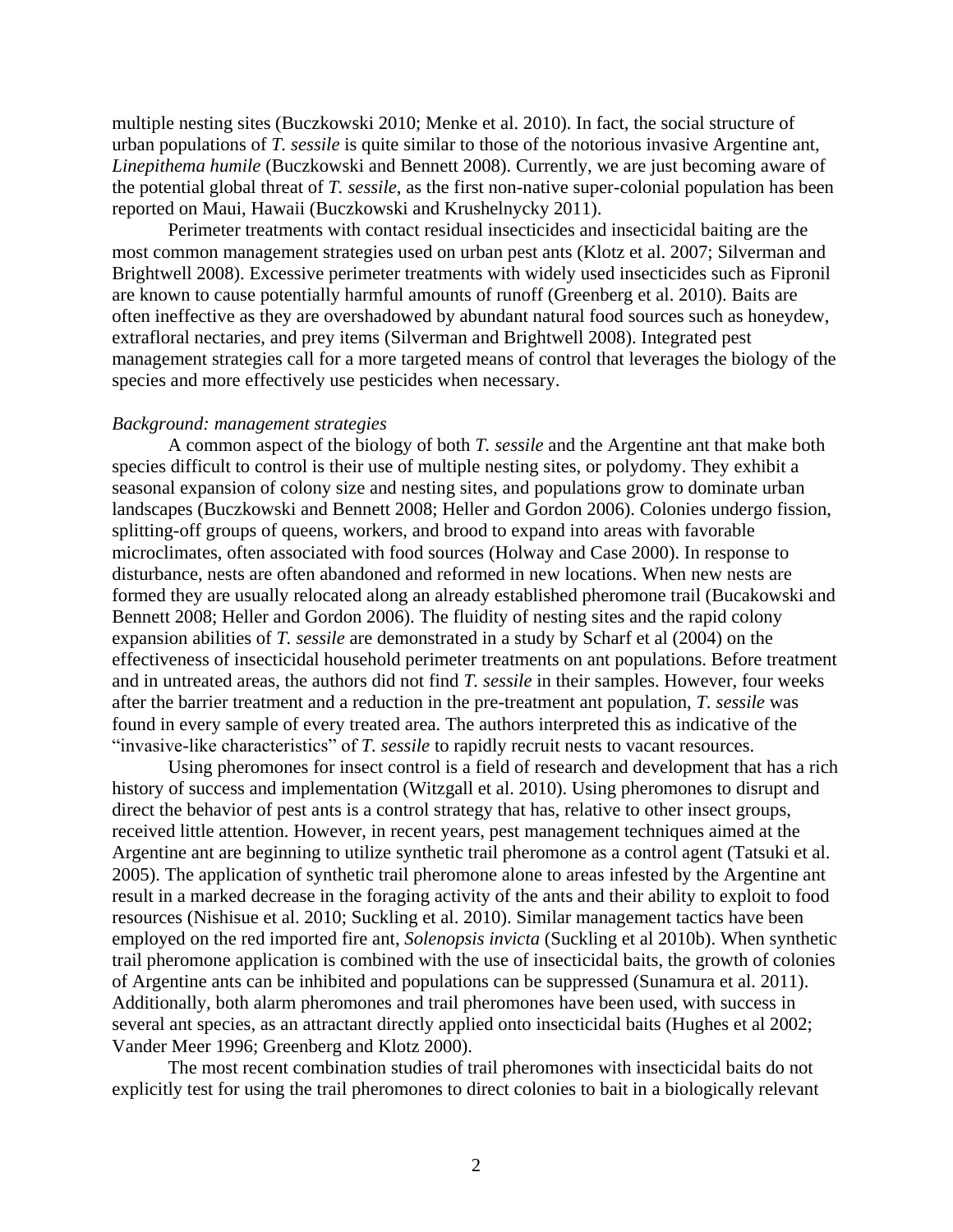way. Instead, the work of Sunamura et al. (2011) tests the effect of combining the use of trail pheromone to disrupt foraging efforts with the presence of insecticidal baits. A potentially more powerful integration of pheromones and insecticides that we would use, would involve using the pheromone to reorganize the foraging efforts of the ants to increase the consumption of baits.

# *Background: T. sessile*

Chemical ecology data on *T. sessile* is almost non-existent. What is known about this species comes from two studies performed over forty years ago. One study suggested that the glandular source of the trail pheromone is the sternal gland, and that two components of the alarm pheromone of the congener *T. nigerrimum* evoke alarm responses (Wilson and Pavan 1959). While the other identified two classes of compounds (iridodials and iridolactones) found in whole body extracts of *T. sessile* workers (Mcgurk et al. 1968). Studies of other *Tapinoma* species indicate that the source of alarm pheromone is the pygidial gland (Hefetz and Lloyd 1983; Tomalski et al. 1987). Only one *Tapinoma* species has had its trail pheromone described. In *T. simrothi* separate compounds in the pygidial gland make up both alarm and trail pheromones (Simon and Hefetz 1991). Recently, another ant species, the Argentine ant *Linepithema humile*, was found to deposit similar pygidial gland compounds (dolichodial and iridomyrmecin) on their trails and the ants follow artificial trails made with these components (Choe et al. 2012). The trail pheromone portion of the gland contents from *T. simrothi* were also shown to be long-lived in the environment, having a biological half-life of up to 19 days; much longer than that of both the Argentine and the fire ant (Simon and Hefetz 1991).

# **DETAILED RESULTS**

1 - The glandular source of the trail and alarm pheromones of *T. sessile* is likely the same abdominal gland, the pygidial gland.

Dissections of *T. sessile* workers revealed no evidence of a sternal gland. Whole body and abdomen only extractions of *T. sessile* workers yielded no evidence of potential trail-pheromone chemicals not accounted for by what was recovered from pygidial-gland only extractions. This is important because the sternal gland is a known source of trail pheromone for other ants belonging to the same subfamily. These results confirm a histological study on the structure of abdominal glands of another *Tapinoma* species, *T. nigerrimum*. The study showed that the sternal gland is underdeveloped to



absent in comparison to other ant genera in the same subfamily (Billen 1986).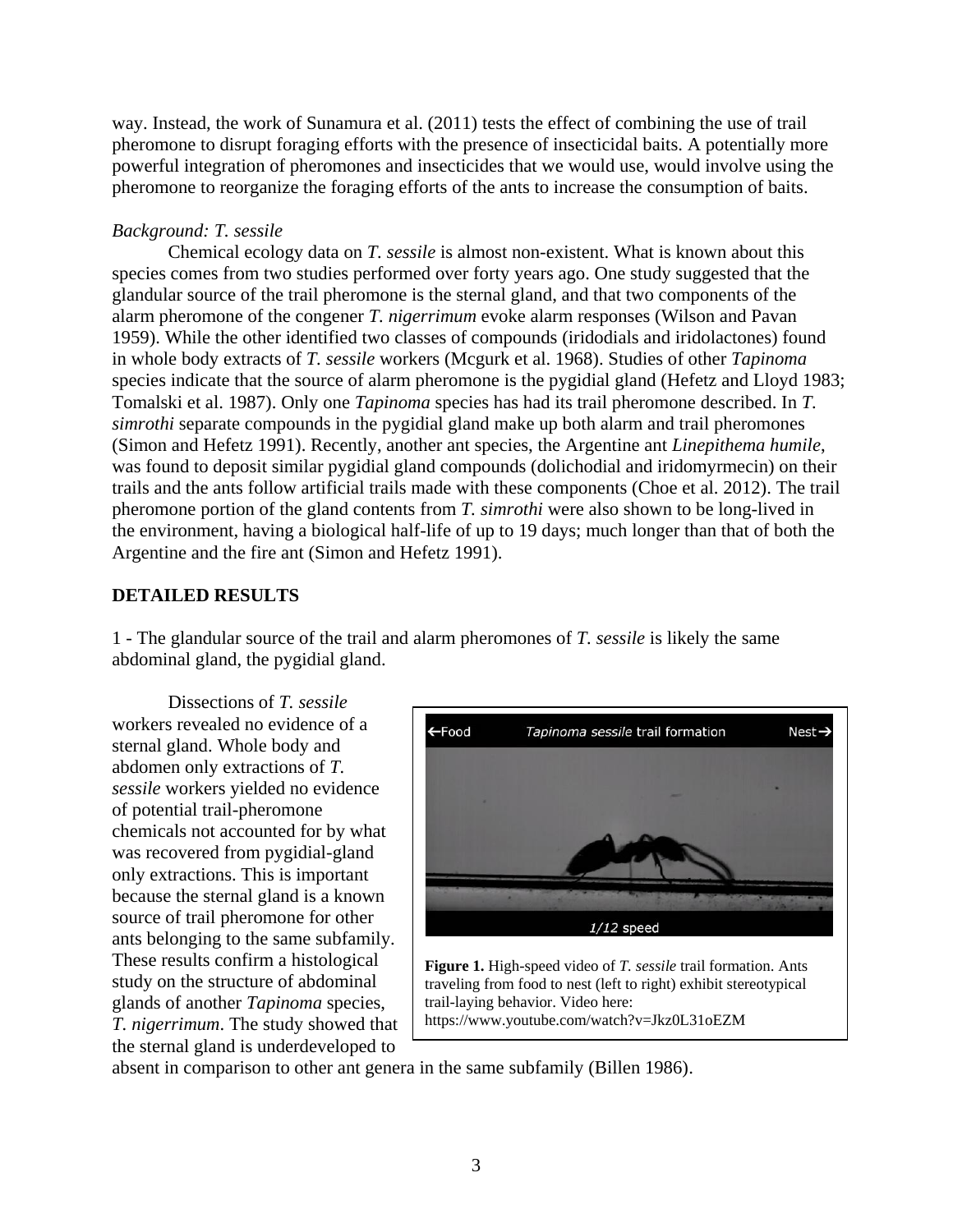High-speed videography of ants returning to the nest from a food source revealed stereotypical chemical trail laying behavior (figure 1). The ants point the tip of their abdomens down towards the substrate, repeatedly dabbing the ground. This behaviour indicates that the trail pheromone is being emitted from the tip of the abdomen. Because ants of this subfamily have their last few abdominal segments very close to each other and all converging on the tip of the abdomen, we are unable to observe the exact anatomical origin of the trail pheromone. The video results do however demonstrate the potential discontinuous nature of the chemical trail as it is deposited.

The pygidial gland of *T. sessile* contains methylbranched ketone (6-methyl-5 hepten-2-one), iridodials, and iridomyrmecin (Figure 2). 6 methyl-5-hepten-2-one is likely the alarm pheromone for *T. sessile* as it is used for an alarm signal in other species of *Tapinoma* and throughout this subfamily of ants. Iridodials and iridomyrmecin are known to be components of the trail pheromone for the congeneric ant species *T. simrothi*. These compounds have also recently been shown to elicit trail following behavior with the Argentine Ant, *Linepithema humile* (Choe et al. 2012).



2 – Deposition of a trail pheromone is not always evident and experimentally inducing trailfollowing behavior using pygidial gland contents is only somewhat successful.

In the lab, colonies of *T. sessile* were starved for 2 days and then presented with a food source elevated above the colony and only accessible via 60cm of chemically clean thin glass tubing. Once the ants found the food, they quickly formed an active trail recruiting nestmates from a foraging arena onto the glass tube and up to the food source. Once a trail had formed the glass tubing was removed and the ants were lighting brushed from the tube. The glass was then immediately washed with hexane solvent to extract any chemical that had been added to the glass. This was also done for a control length of glass that did not lead to the food source and that the ants had not formed a trail on. This method has been used by other researchers to collect and analyse ant pheromone trails (Choe et al. 2012). In 5/18 trials chemicals were found on the recruitment glass that were not recovered from the control (figure 3). In these trails approximately 1 glandular equivalent of iridodials, and iridomyrmecin were recovered after foraging and recruitment had persisted for at least 30 min and after hundreds of returning foragers had passed over. 6-methyl-5-hepten-2-one was the only pygidial gland component not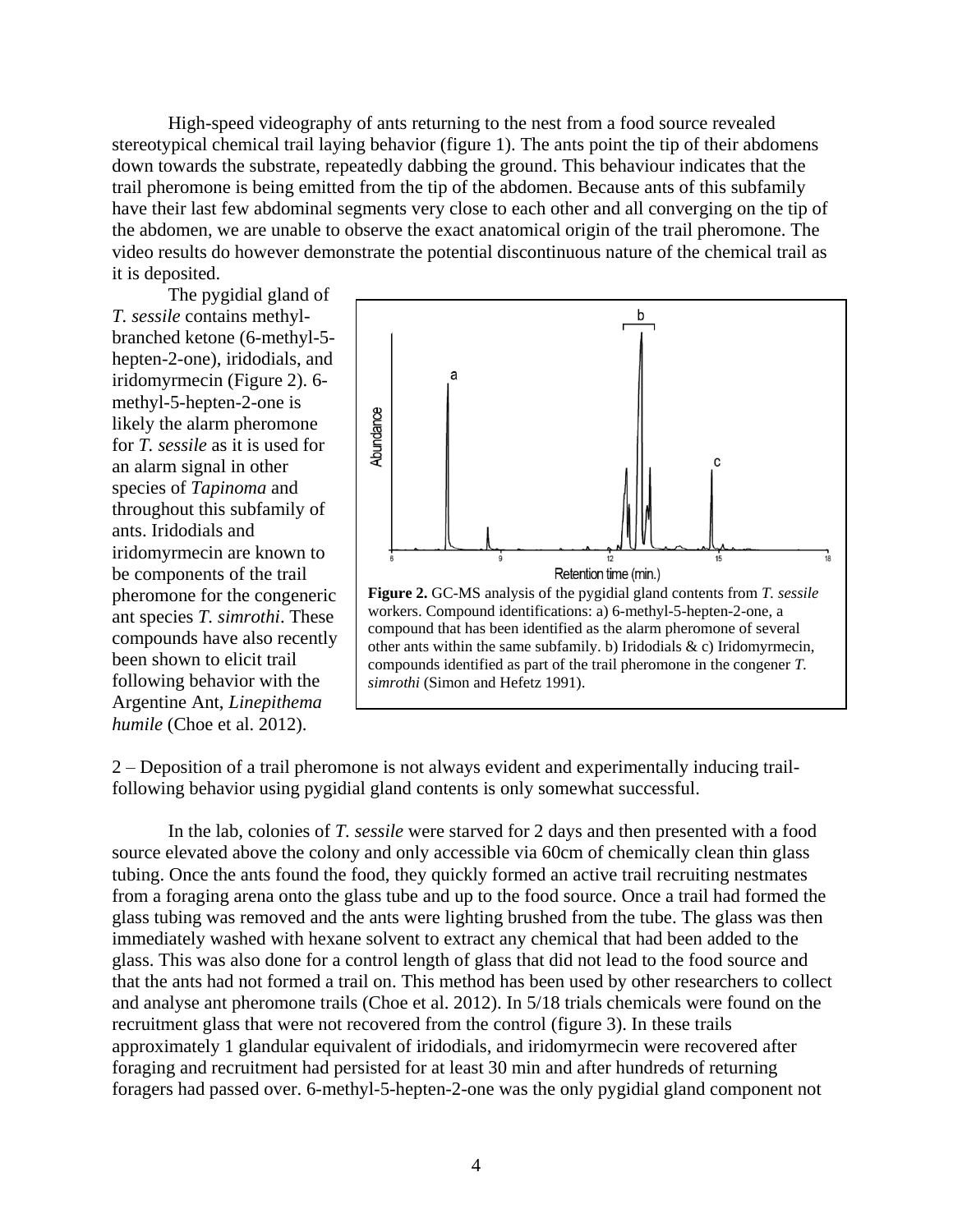recovered from the trail; however, it is much more volatile than the other compounds and likely evaporated.

These experiments are largely inconclusive due to the low frequency at which any compounds were recovered from the foraging substrate. This could indicate that the compounds are: 1) airbourne, 2) active and used at a much lower abundance, 3) not capturable with this method, or 4) trail following chemical are not always used by the ants. However, the evidence that was collected



indicates that, if anything, *T. sessile* uses the contents of the pygidial gland for a trail pheromone.

Lastly, pygidial gland contents were extracted from the ants and artificial trails (5) were made by smearing the contents on clean glass tubes and giving the ants a choice of a control (clean) tube and a treated tube. On no occasion did 100% of the ants follow the treated tube. The largest proportion of workers choosing the treated tube was ~70% and the average was 65%. These results are indicative of the pygidial gland having some effect on trail following.

### **CONCLUSIONS**

Although the experimental results of this research were not definitive, this research verified the presence of 6-methyl-5-hepten-2-one as the alarm pheromone in *T. sessile* and provided some experimental evidence that the contents of the pygidial gland are used during foraging trail formation and following.

#### **REFERENCES**

- Billen J (1986) Morphology and ultrastructure of the abdominal glands in dolichoderine ants (Hymenoptera, Formicidae). Insect Soc 33: 278-295
- Buczkowski G (2010) Extreme life history plasticity and the evolution of invasive characteristics in a native ant. Biol Invasions 12: 3343-3349
- Buczkowski G, Bennett G (2008) Seasonal polydomy in a polygynous supercolony of the odorous house ant, *Tapinoma sessile*. Ecol Entomol 33: 780-788
- Buczkowski G, Krushelnycky P (2011) The odorous house ant, *Tapinoma sessile* (Hymenoptera: Formicidae), as a new temperate-origin invader. Myrmecological News 16: 61-66
- Choe D-H, Villafuerte DB, Tsutsui ND (2012) Trail Pheromone of the Argentine Ant, Linepithema humile (Mayr) (Hymenoptera: Formicidae). PLoS ONE 7(9): e45016. doi:10.1371/journal.pone.0045016
- Fisher BL, Cover SP (2007) Ants of North America a guide to the genera. University of California Press, Berkeley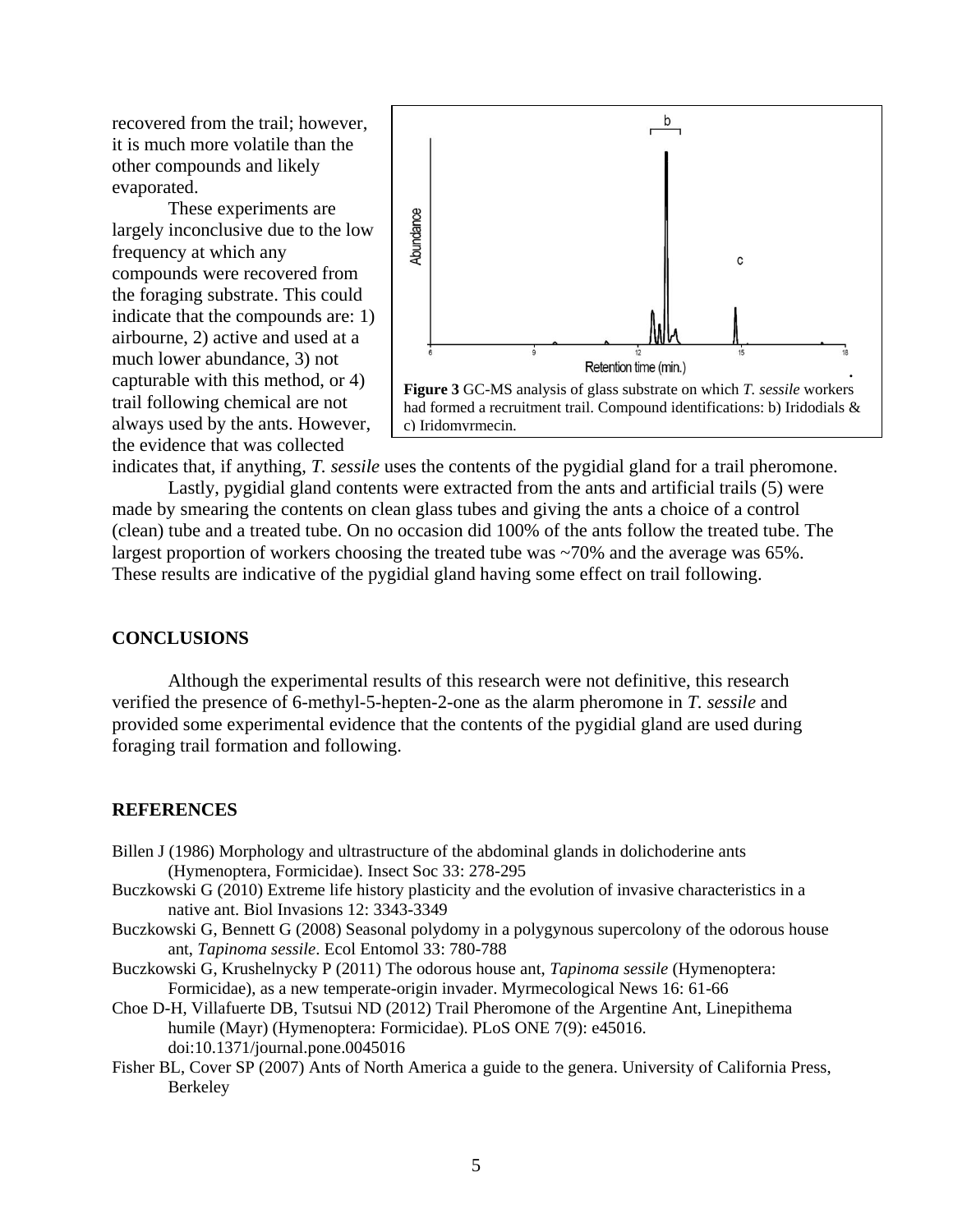Greenberg L, Klotz JH (2000) Argentine ant (Hymenoptera: Formicidae) trail pheromone enhances consumption of liquid sucrose solution. J Econ Entomol 93: 119-122

- Greenberg L, Rust MK, Klotz JH, Haver D, Kabashima JN, Bondarenko S, Gan J (2010) Impact of ant control technologies on insecticide runoff and efficacy. Pest Manag Sci 66: 980-987
- Hefetz A, Lloyd HA (1983) Identification of new components from anal glands of *Tapinoma simrothi* Pheonicium. J Chem Ecol 9: 607-613
- Heller NE, Gordon DM (2006) Seasonal spatial dynamics and causes of nest movement in colonies of the invasive Argentine ant (*Linepithema humile*). Ecol Entomol 31: 499-510
- Holway DA, Case TJ (2000) Mechanisms of dispersed central-place foraging in polydomous colonies of the Argentine ant. Anim Behav 59: 433-441
- Klotz JH, Rust MK, Greenberg L, Field HC, Kupfer K (2007) An evaluation of several urban pest management strategies to control Argentine ants (Hymenoptera : Formicidae). Sociobiology 50: 391-398
- Mcgurk DJ, Frost J, Waller GR, Eisenbra.Ej, Vick K, Drew WA, Young J (1968) Iridodial isomer variation in dolichoderine ants. J Insect Physiol 14: 841-845
- Menke SB, Booth W, Dunn RR, Schal C, Vargo EL, Silverman J (2010) Is it easy to be urban? Convergent success in urban habitats among lineages of a widespread native ant. Plos One 5: e9194
- Millar JG, Sims JJ (1998) Preparation, cleanup, and preliminary fractionation of extracts. In: Millar JG, Haynes KF (eds) Methods in chemical ecology. Volume 1: Chemical methods. Kluwer Academic Publishers, Norwell, MA, pp 1-37
- Nishisue K, Sunamura E, Tanaka Y, Sakamoto H, Suzuki S, Fukumoto T, Terayama M, Tatsuki S (2010) Long-term field trial to control the invasive Argentine ant (Hymenoptera: Formicidae) with synthetic trail pheromone. J Econ Entomol 103: 1784-1789
- Scharf ME, Ratliff CR, Bennett GW (2004) Impacts of residual insecticide barriers on perimeter-invading ants, with particular reference to the odorous house ant, *Tapinoma sessile*. J Econ Entomol 97: 601-605
- Silverman J, Brightwell RJ (2008) The Argentine ant: challenges in managing an invasive unicolonial pest. Annu Rev Entomol 53: 231-252
- Simon T, Hefetz A (1991) Trail-following responses of *Tapinoma simrothi* (Formicidae: Dolichoderinae) to pygidial gland extracts. Insect Soc 38: 17-25
- Smith MR (1928) The Biology of *Tapinoma sessile* Say, an important house-infesting ant. Annals of the Entomological Society of America 21: 307-330
- Suckling DM, Peck RW, Stringer LD, Snook K, Banko PC (2010) Trail pheromone disruption of Argentine Ant trail formation and foraging. J Chem Ecol 36: 122-128
- Suckling DM, Stringer LD, Bunn B, El-Sayed AM, Vander Meer RK (2010) Trail pheromone disruption of red imported fire ant. J Chem Ecol 36: 744-750
- Sunamura E, Suzuki S, Nishisue K, Sakamoto H, Otsuka M, Utsumi Y, Mochizuki F, Fukumoto T, Ishikawa Y, Terayama M, Tatsuki S (2011) Combined use of a synthetic trail pheromone and insecticidal bait provides effective control of an invasive ant. Pest Manag Sci 67: 1230-1236
- Tatsuki S, Terayama M, Tanaka Y, Fukumoto T (2005) Behavior-disrupting agent and behavior disrupting method of Argentine ant. US Patent 11 063900
- Thompson RC (1990) Ants that have pest status in the United States. In: Vander Meer RK, Jaffe K, Cedeno A (eds) Applied myrmecology: a world perspective. Westview Press, Boulder, CO, pp 51-67
- Tomalski MD, Blum MS, Jones TH, Fales HM, Howard DF, Passera L (1987) Chemistry and functions of exocrine secretions of the Ants *Tapinoma melanocephalum* and *Tapinoma erraticum*. J Chem Ecol 13: 253-263
- Vander Meer RK (1996) Pheromone enhanced baits for pest ant control: control status and future prospects. In: Wildley KB (ed) Proceedings of the 2nd international conference on insect pests in the urban environment. BPCC Wheatons Ltd., Exeter, UK, pp 531-539